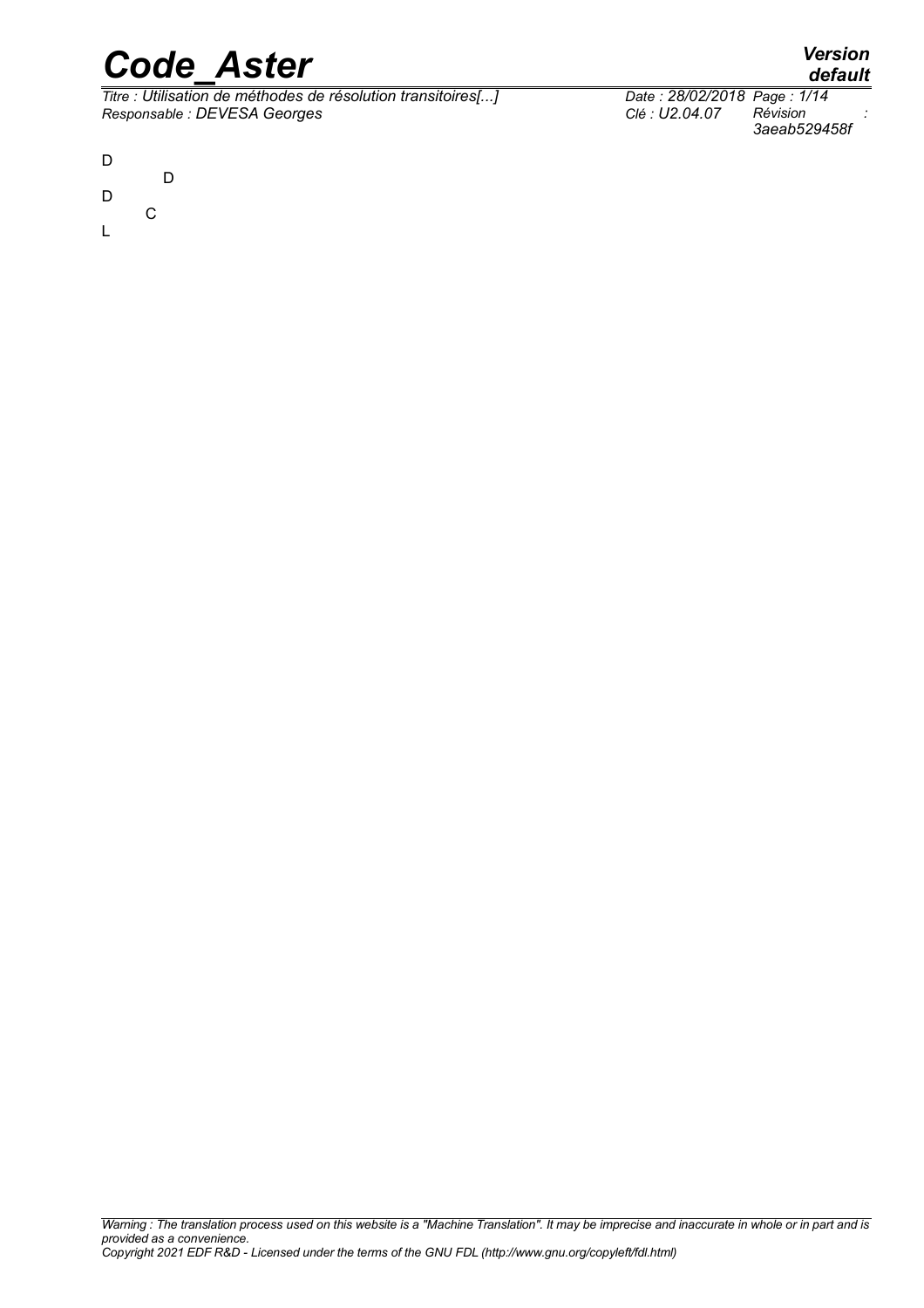*Titre : Utilisation de méthodes de résolution transitoires[...] Date : 28/02/2018 Page : 2/14 Responsable : DEVESA Georges Clé : U2.04.07 Révision :*

*default*

### **Use of transitory methods of resolution for the strongly nonlinear quasi-static problems**

#### **Summary:**

This document presents the use of transitory methods of resolution (implicit or explicit) for the digital simulation of quasi-static problems presenting of strong non-linearities materials. One only seeks to obtain solutions where the dynamic effects are negligible.

These methods of resolution (based on the use of DYNA\_NON\_LINE) are conceived like an alternative to the usual quasi-static approaches of *Code\_Aster* (based on STAT\_NON\_LINE) when they prove to be unable to converge in an acceptable time. That can be the case for applications implementing damaging materials. The methods which are the object of this document are of two types:

- 1) implicit transitory resolution,
	- 2) resolution clarifies pseudo-dynamics.

The choice will be depend on the nature of the problem to treat, in particular, in link with the scale of time considered. The use of these strategies being more delicate than the quasi-static approach, they are to be held for the most problematic cases.

The reading of U2.06.13 documentation strongly constitutes pre-necessary advised: general advices of use of DYNA\_NON\_LINE remain relevant.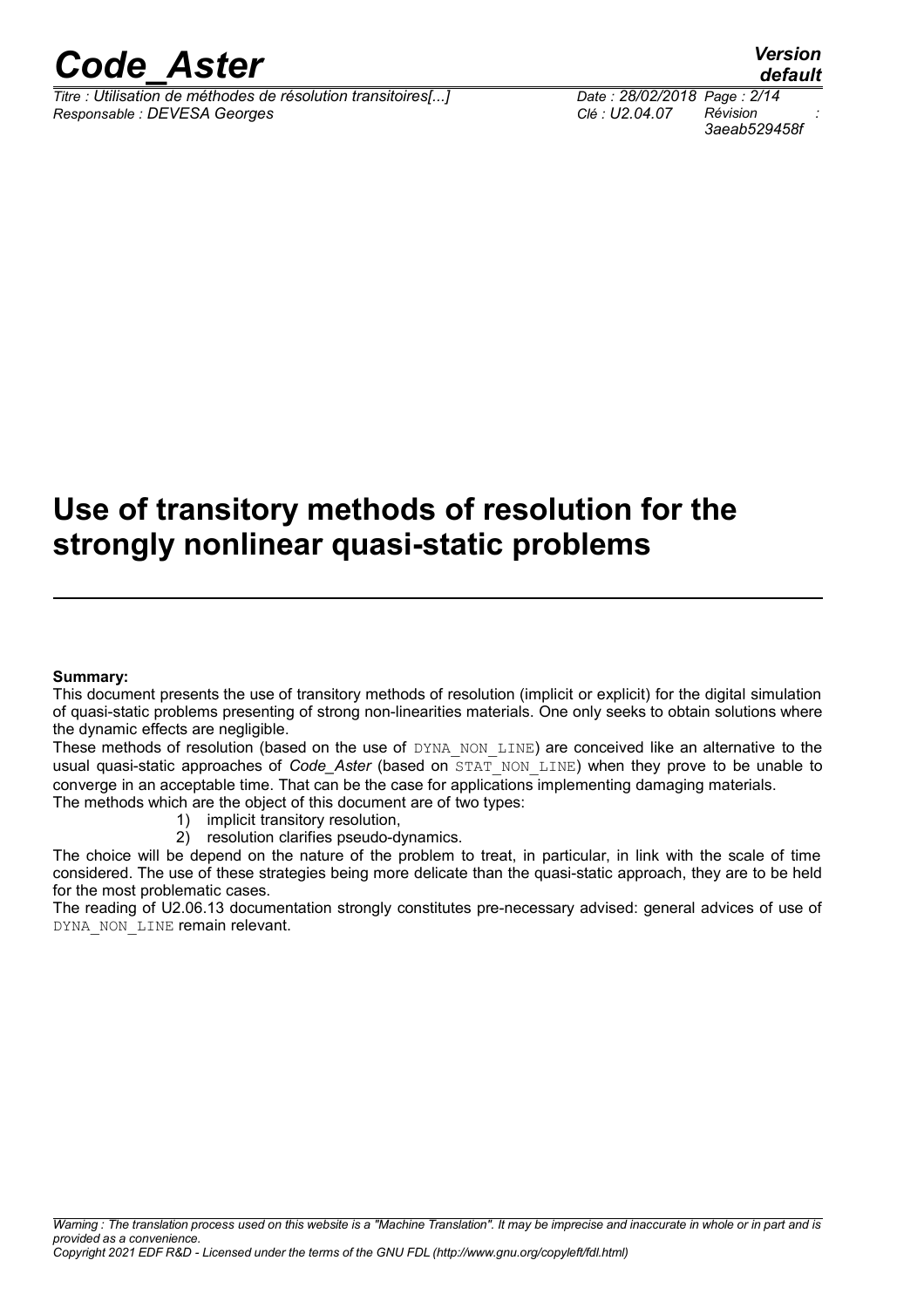*Titre : Utilisation de méthodes de résolution transitoires[...] Date : 28/02/2018 Page : 3/14*  $Responsible : DEVES$  *Georges* 

*3aeab529458f*

### **Contents**

| <b>Contents</b> |  |  |
|-----------------|--|--|
|                 |  |  |
|                 |  |  |
|                 |  |  |
|                 |  |  |
|                 |  |  |
|                 |  |  |
|                 |  |  |
|                 |  |  |
|                 |  |  |
|                 |  |  |
|                 |  |  |
|                 |  |  |
|                 |  |  |
|                 |  |  |
|                 |  |  |
|                 |  |  |
|                 |  |  |
|                 |  |  |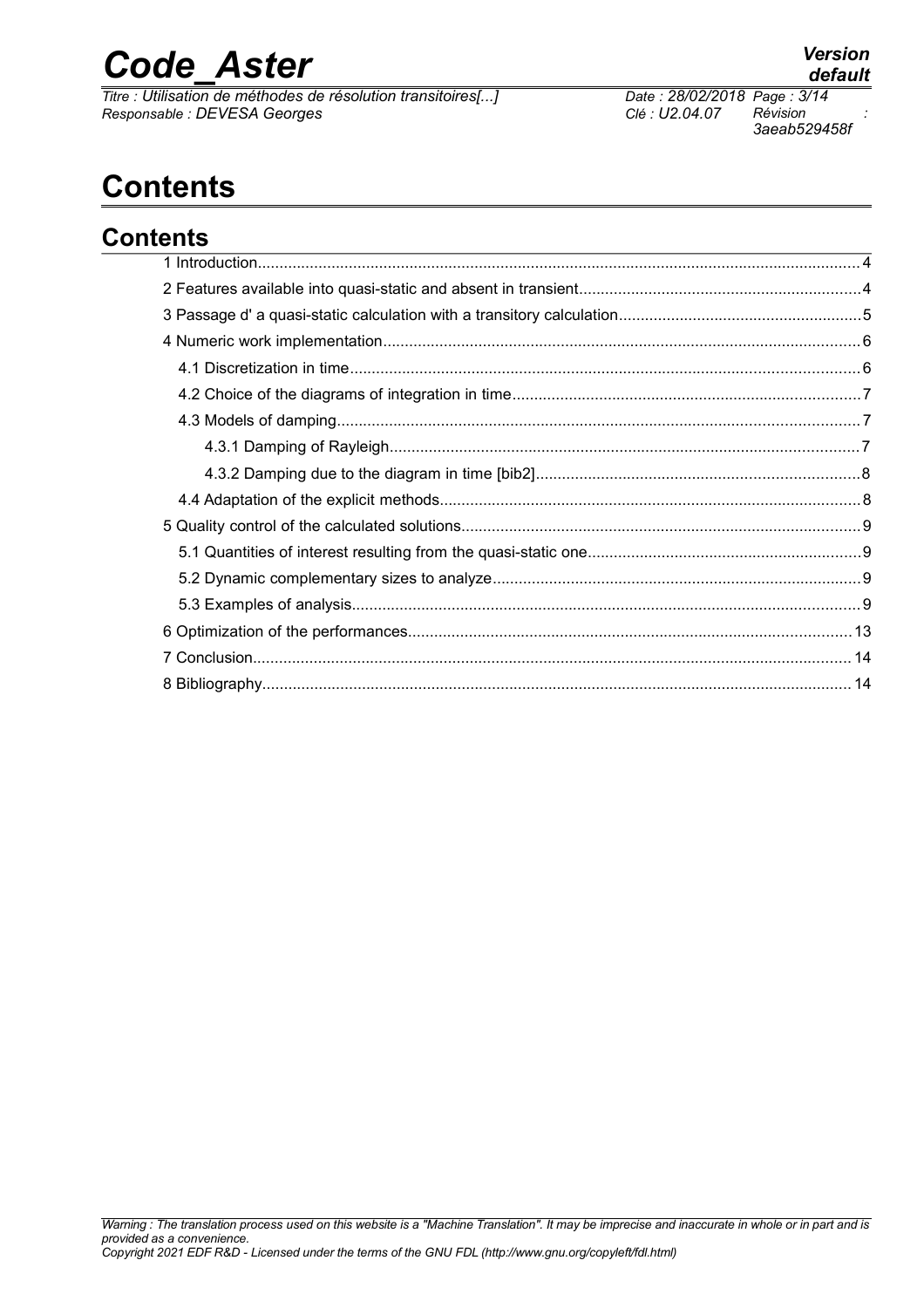*Titre : Utilisation de méthodes de résolution transitoires[...] Date : 28/02/2018 Page : 4/14 Responsable : DEVESA Georges Clé : U2.04.07 Révision :*

*3aeab529458f*

### **1 Introduction**

Many problems of mechanics require the taking into account, on the level material, of damaging behaviors: structures out of reinforced concrete, models of grounds…

The relation of behavior can then present softening and the known implicit quasi-static methods of resolution have difficulty of converging (the tangent operator of stiffness becomes singular). In certain cases, even the recourse to very powerful strategies as mixed linear research or piloting is insufficient. In order to be able to free itself from these limitations, there exist alternative strategies which is based on methods inspired by the tools of the direct transitory analysis [bib1].

It is specified clearly that it is not question of wanting here to simulate a dynamic response of vibratory type or with wave propagation: one seeks to obtain solutions in slow evolution, therefore in coherence with the assumption of quasi-staticity. The usual dynamic methods must thus be adapted to this framework and the solution thus obtained will have to check the assumptions of sufficiently slow evolution.

Lastly, it is advisable well to keep in mind that these transitory approaches, of share their specificities, must be used as a last resort, when all parades available in STAT NON LINE failed.

The precondition to the use of the methods presented in this documentation is thus to have already developed and have exhaustively tested the options available in STAT\_NON\_LINE for the application considered. It goes without saying that a good knowledge of STAT\_NON\_LINE and DYNA\_NON\_LINE is also strongly recommended just as the reading of corresponding documentations: R5.03.01, R5.05.05 and especially U2.06.13.

In particular, general advices of use of the operator DYNA NON LINE given in U2.06.13 documentation remain valid and they thus constitute an essential precondition to the good implementation of the methods which are the object of this documentation.

### **2 Features available into quasi-static and absent in transient**

One will approach here, mainly, the problems of the laws endommageantes, in local version. Indeed, nonlocal approaches, like GRAD VARI are not available in dynamics. It will thus be advisable to pay particularly attention to be defined a size of minimal mesh adapted not to observe excessive phenomena of localization.

Then, the methods of the type searches linear (mixed or not) are not authorized in dynamics. This lack is to be relativized, knowing that the attempts at applications of these methods on studies of reinforced concrete structures in dynamics did not put forward significant contribution on convergence, as opposed to what one observes into quasi-static. Let us announce, nevertheless, that no theoretical argument would prohibit the use of these methods in dynamics.

Lastly, techniques of piloting available in STAT\_NON\_LINE (length of arc, for example) are prohibited in dynamics because they then do not have a direction.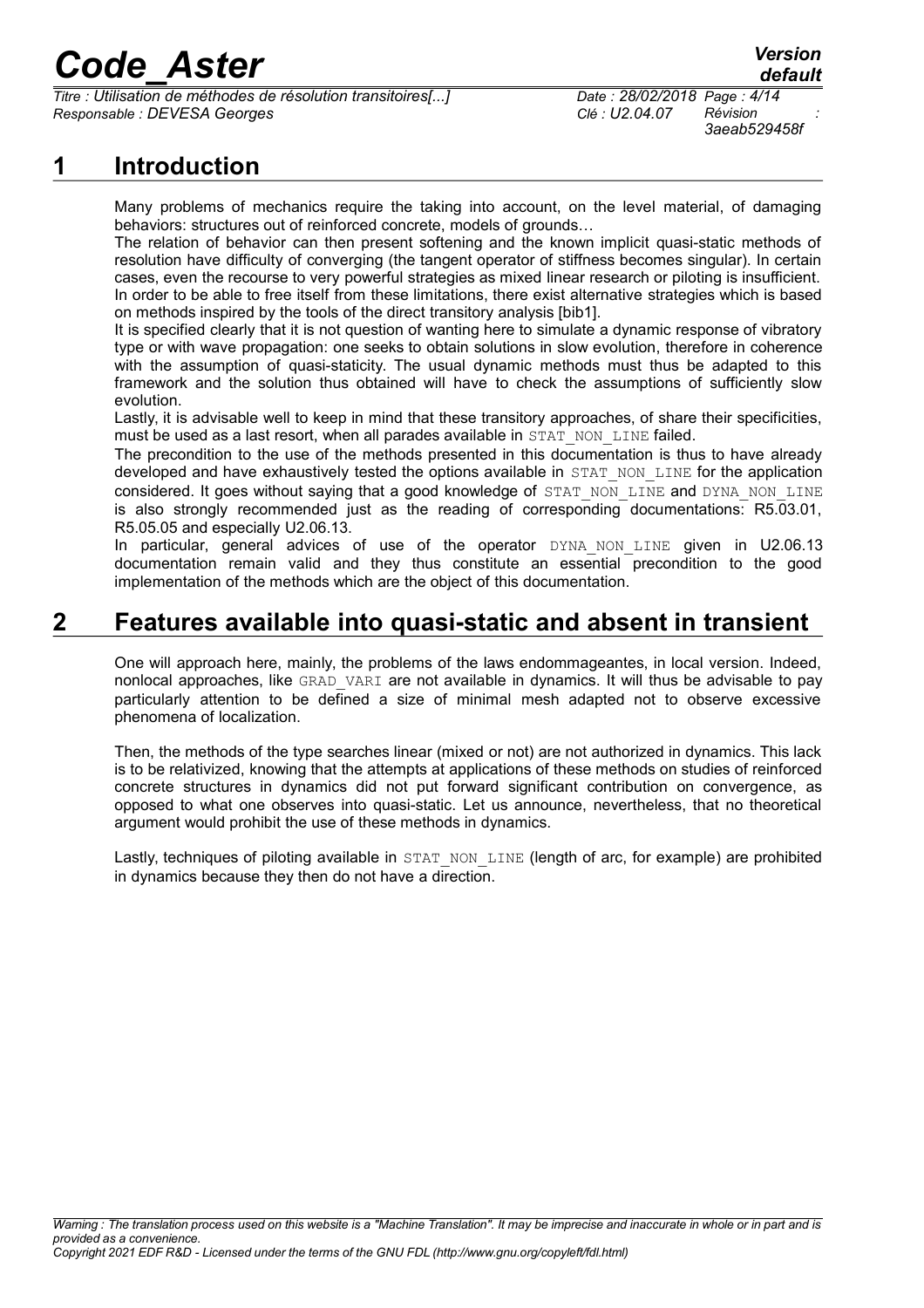*3aeab529458f*

### **3 Passage d' a quasi-static calculation with a transitory calculation**

Far from limiting itself to replace the term STAT NON LINE by DYNA NON LINE in a command file (like defining the densities, *has minimum*…), the passage of quasi-static to the transient must be accompanied by a certain number of precautions essential, under penalty of strongly degrading the quality of the digital solution obtained.

These adaptations, described in detail in U2.06.13 documentation, relate to:

- the regularization in time of the boundary conditions,
- the definition of initial conditions which do not introduce digital oscillations.

In complement of these aspects generals, the user will have to pay attention to other more specific adaptations.

Définition of the densities :

D'a physical point of view, it is necessary, obviously, to define the density in any point of the model. If the model understands discrete elements, will have to be attached to them a discrete mass. L' operator of mass assembled must be invertible. Artifices sometimes employed into quasi-static like stiffenings on zones of the model (anchorings…) with materials having very large Young moduli (or very large specific stiffnesses) are to be handled with precaution. Indeed, these very stiff zones will generate in dynamics of the disturbances high frequencies. Moreover, with a diagram in explicit time, these very stiff zones are likely to make fall the step value of time criticizes (*cf.* R5.05.05).

Définition of the sizes of mesh and the steps of time:

Comme preliminary to transitory calculation, it is strongly recommended to carry out a modal calculation (with CALC\_MODES) to obtain modal information which will make it possible to qualify the quality of the model in dynamics and to adjust certain parameters. The objective not being to return in the details of the modal analysis, one can nevertheless point out some rules.

Solutions low frequencies are sought, therefore only the first modes are relevant. Their good representation can give indications on the sizes of meshs to be used, besides the considerations already taken into account for preceding quasi-static calculations. Approximately, about ten meshs by smallest wavelength is sufficient.

The modal analysis as will make it possible to check as the model is free from problems like contributions nondefinite to inertia or the stiffness.

Lastly, the modal analysis is essential for the use of modal damping in  $DYNA$ , NON, LINE or to readjust the damping of Rayleigh, as one will see it in what follows.

• Definition of damping :

L'user will have to also put the question of L' intrinsic damping to the model which he wants to use.

In DYNA NON LINE, apart from the discrete elements, one can introduce a total of Rayleigh type or modal damping. Since one seeks to simulate slow evolutions, one can be tried to use values of damping higher than for classical dynamic calculations. A compromise however remains to be found, on a case-by-case basis, between a problem insufficiently deadened (which will have oscillations) and a too deadened problem (damping criticizes even supercritical).

One thus advises to start by implementing a "realistic" damping (thus of value identical so that one meets in transitory dynamics). Then, if this damping is considered to be insufficient, to increase it gradually.

On various applications [bib1], one could note that a damping of the Rayleigh type, readjusted on a modal damping are equivalent of about a 20%, even 30% was suitable.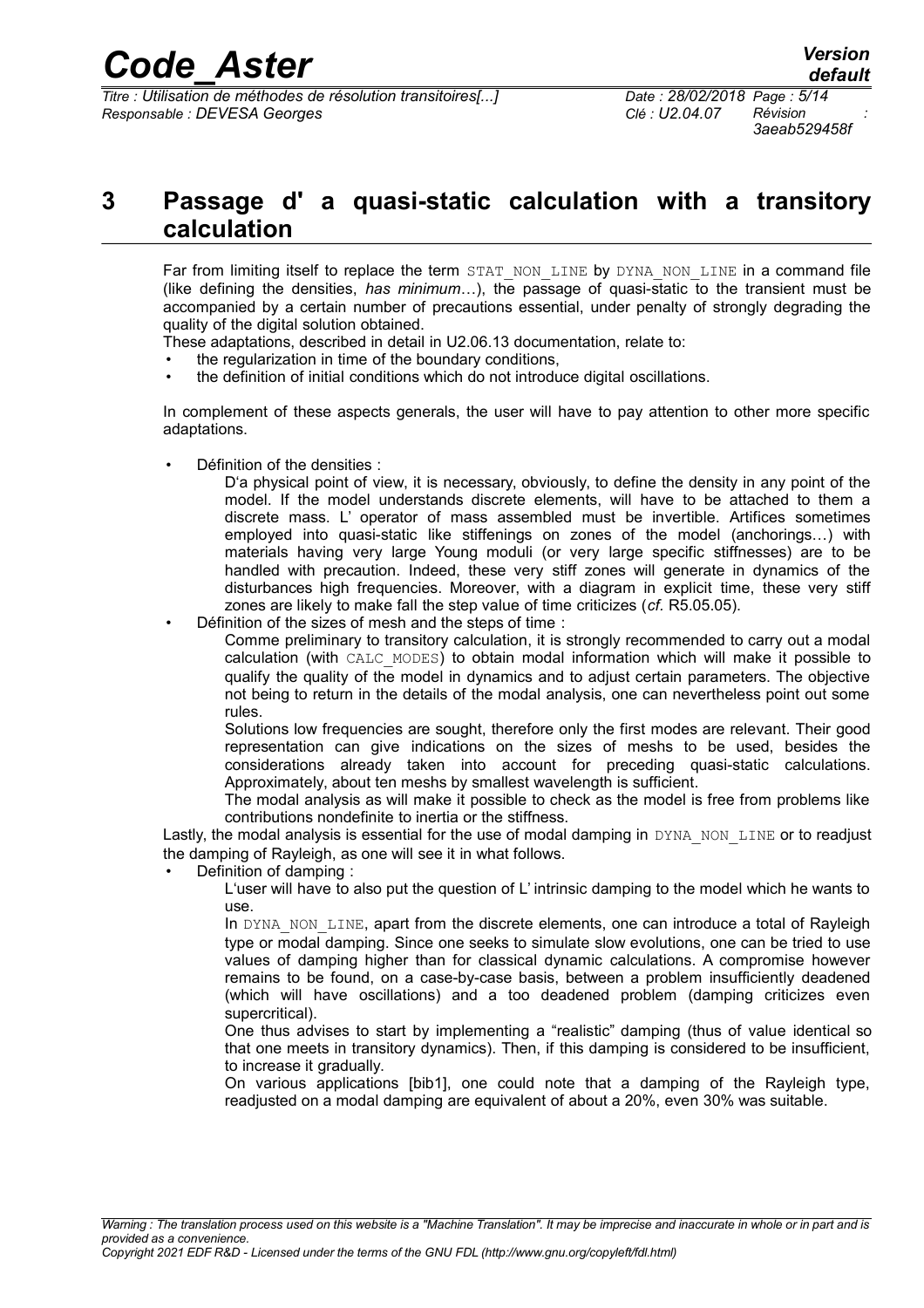*Titre : Utilisation de méthodes de résolution transitoires[...] Date : 28/02/2018 Page : 6/14 Responsable : DEVESA Georges Clé : U2.04.07 Révision :*

### **4 Numeric work implementation**

This chapter will approach the choices to be privileged on the level of the digital methods of DYNA NON LINE [bib2].

Generally, one advises to follow following logic:

- 1) once possibilities of quasi-static resolution through exhausted STAT NON LINE (including linear research and piloting),
- 2) to begin the dynamic approaches with an implicit resolution,
- 3) in the event of failure of the transitory implicit strategies (including by combining various depreciation like Rayleigh and a diagram of the type HHT [bib2] and [bib3]), one rocks into explicit (while having checked as a preliminary that total damping does not depend on the matrix of stiffness).

For each transitory approach, it is advisable to start with less possible damping, therefore, in particular, with diagrams in nondissipative times (like Newmark or centered differences [bib4]).

#### **4.1 Discretization in time**

Contrary to quasi-static, time has a physical direction. Its discretization in is all the more sensitive. One can state some rules:

- the evolution of the imposed loadings must be sampled in a sufficiently fine way (between 5 with 10 pas de time per the shortest period of the signals considered),
- the modal behavior of the structure must be well represented (like above, one must have between 5 and 10 pas de time per the weakest period of the modes considered).

Being given the character low frequency of the problems which one wants to tackle here, these two rules are in general not very penalizing. Nevertheless, compared to step of time of preceding quasistatic calculations, the dynamic steps of time can be rather definitely weaker.

Into explicit, it is moreover necessary to observe the condition of Current (CFL *cf.* [bib5], [bib2] and R05.05.05) under penalty of digital divergence. For a diagram of integration of centered the differences type, the critical step of time is worth  $2/\omega$  with  $\omega$  who is the highest own pulsation of the system.

One can calculate this pulsation with CALC\_MODES by choosing the option 'PLUS\_GRANDE'.

For more details, the reader will be able to refer to U2.06.13 documentation.

For most structures, the condition of Current is very penalizing: the celerity of the waves being often about a few thousands of m/s, one arrives at steps of time of less than  $10^{-5}$  S.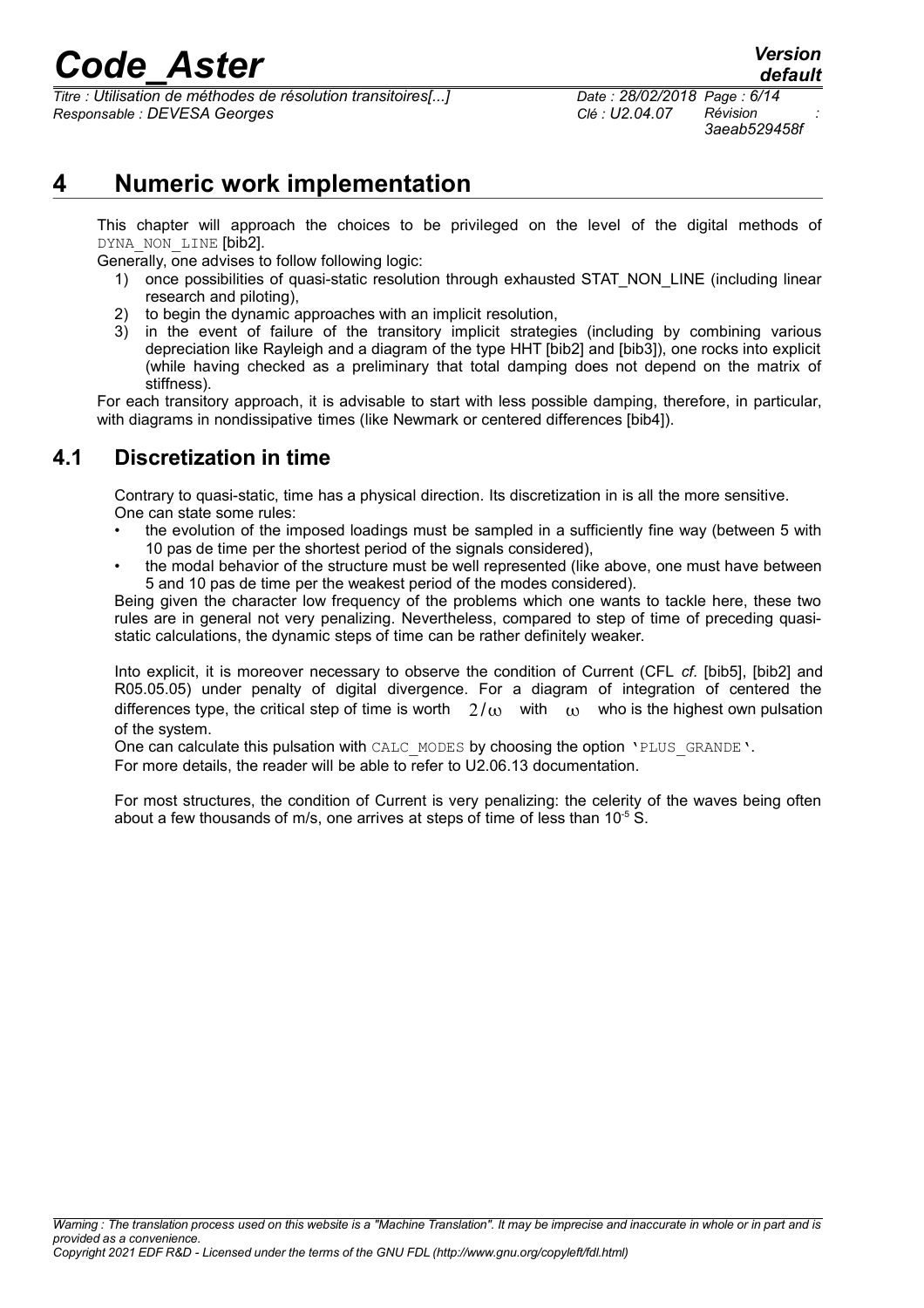*Titre : Utilisation de méthodes de résolution transitoires[...] Date : 28/02/2018 Page : 7/14 Responsable : DEVESA Georges Clé : U2.04.07 Révision :*

*3aeab529458f*

#### **4.2 Choice of the diagrams of integration in time**

One can classify the implicit schemes in two categories (one puts side, voluntarily, the diagrams order 1 and/or of speed which are more specifically adapted to the very irregular problems):

- average acceleration (NEWMARK [bib4]) of order 2 and which does not bring digital dissipation: to use in first,
- Complete HHT (MODI EQUI = 'YES' [bib3]) who remains of order 2, contrary to the case of the modified average acceleration  $(MODI$  EQUI = 'NOT', option by default). This diagram is specifically developed to introduce a digital damping high frequency and thus not to disturb the physical answer low frequency. Damping is directly controlled by the parameter ALPHA diagram.

If one observes oscillations high frequencies in solution digital (approximately, of the oscillations the period is about some steps of time), one can choose complete diagram HHT, to start with a value about  $-0.1$  for the parameter  $ALPHA$ . A value of  $-0.3$  constitutes a high limit still usable.

If one wishes more damping on average frequency, then the diagram of average acceleration modified can be employed.

Into explicit, one has two diagrams:

- centered differences ( $\text{DIFF}$  CENT [bib4]) which is nondissipative,
- Tchamwa-Wielgosz (TCHAMWA [bib6]) which is dissipative, in a way comparable to HHT.

Here still, one recommends to start by using a nondissipative diagram.

#### **4.3 Models of damping**

The order of introduction and use of dissipation in the discretized model is the following:

- 1) intrinsic dissipation related on the relations of nonlinear behavior, the connections (friction),
- 2) total dissipation of standard damping structural (Rayleigh or modal),
- 3) digital dissipation of the diagram in time.

Ideally, the first category should be sufficient, but in practice, for reasons of simplification of the model, it is often essential to add structural damping, the damping of the diagram being the last recourse.

We will approach here only the use of structural damping, within the meaning of Rayleigh, and that related to the diagram.

Just let us point out that the more one will multiply the sources of dissipation, the more their control and their physical interpretation will be difficult.

#### **4.3.1 Damping of Rayleigh**

This model makes it possible to define the total matrix of damping C as being a linear combination of the matrices of rigidity and mass (to have a diagonal matrix of damping on the basis of usual dynamic mode):

$$
C = \alpha K + \beta M
$$

U2.06.13 documentation presents it in detail.

The damping coefficients of Rayleigh are defined, on the level of the characteristics of the material (order DEFI\_MATERIAU), by the parameters AMOR\_ALPHA and AMOR\_BETA. Values to force to obtain desired damping Xin the interval of the Eigen frequencies f1 and f2 result from the following equations:

Equation 1: 
$$
\alpha = \frac{\xi}{\pi(f_1 + f_2)}
$$
  
Equation 2:  $\beta = \frac{4\xi\pi f_1 f_2}{f_1 + f_2}$ 

Where f1 and f2 are the two Eigen frequencies limiting the interval of study considered. Within the framework of this document, one seeks solutions low frequencies, therefore the frequencies f1 and f2 will be associated with the first frequencies of the model, whose modes are coherent with the imposed loading.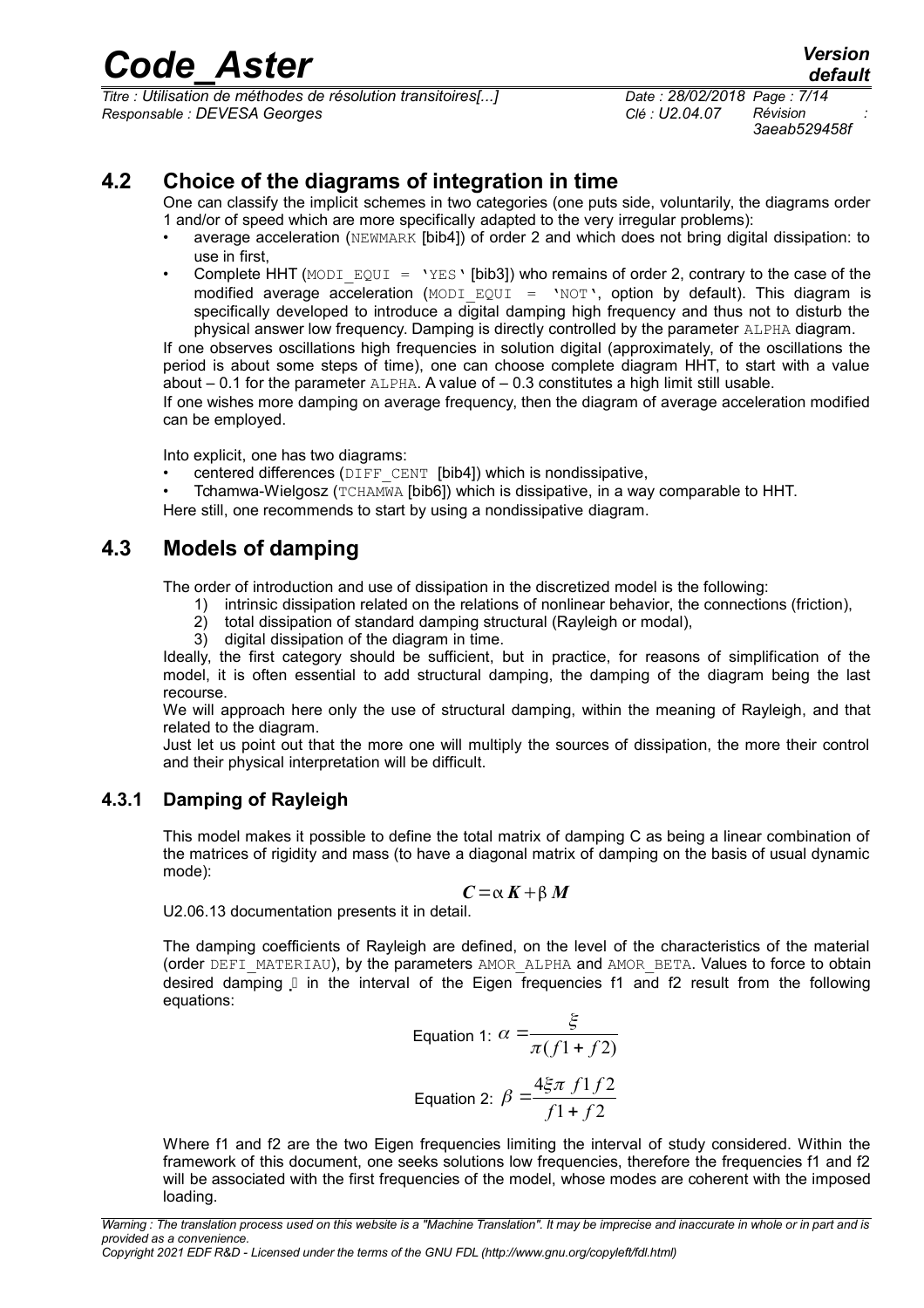*Titre : Utilisation de méthodes de résolution transitoires[...] Date : 28/02/2018 Page : 8/14 Responsable : DEVESA Georges Clé : U2.04.07 Révision :*

#### **4.3.2 Damping due to the diagram in time [bib2]**

Documentations R05.05.05 and U2.06.13 present this aspect. One here will restrict oneself to recall the main tendencies of them.

To summarize, one can recall that, among the implicit schemes:

- the diagram of average acceleration does not dissipate,
- only complete diagram HHT does not disturb the low frequency field,
- for the same value of the parameter ALPHA modified average acceleration introduced much more dissipation than diagram HHT.

In order to put forward the influence of damping high frequency of the implicit schemes, U2.06.13 documentation presents examples of applications.

Lastly, with regard to the explicit diagrams, the pace of the damping of the diagram of Tchamwa is qualitatively close to that of the modified average acceleration.

#### **4.4 Adaptation of the explicit methods**

The conditional stability of the explicit diagrams returns them very little adapted to the simulation of slow phenomena. The explicit methods of resolution are not used here to collect fast phenomena like the wave propagation, but their use should be perceived as a particular solvor whom one adapts for slow problems.

In order to be able to increase the critical step of time [bib2], one can increase the density of the structure (what cause a drop in the celerity of the waves proportionally to its square root):

$$
c_p = \sqrt{E/\rho}
$$

It should however be done gradually.

Indeed, two risks exist:

- if the step of time becomes too large, the calculated solution will be able to miss certain phenomena like the appearance of bands of shearing and to go until forking towards a branch very different from the expected answer,
- the increase in the density can be limited by the bad conditioning of the matrix of mass.

As indication, the step of maximum time into explicit (and thus maximum density) can be of the same order of magnitude as the step of time necessaries to implicit transitory calculation, in any case, it must remain lower than the quasi-static step of time. In fact coarse tendencies do not exempt parametric study on the explicit step of time.

If the model has strong heterogeneities of stiffness (definition of several materials), it can be relevant to modify the densities separately, so as to have a relatively homogeneous condition of Current between the zones having different materials.

#### **Notice important**

*If one imposes boundary conditions in displacement which evolves in the course of time, it should be taken account owing to the fact that these conditions in fact are imposed in acceleration into explicit (because it is the primal unknown factor). That means that one must enter DYNA\_NON\_LINE the derivative second of the signal in displacement which one wants to impose. This evolution of imposed displacement must thus be derivable at least twice in time…*

To finish, it is recommended to use a matrix of diagonal mass (lumpée), which is obtained by the keyword MASS DIAG = 'YES' of DYNA NON LINE. This option of calculation not being available for all the finite elements, the user can be constrained to use the consistent mass, if necessary, as into implicit.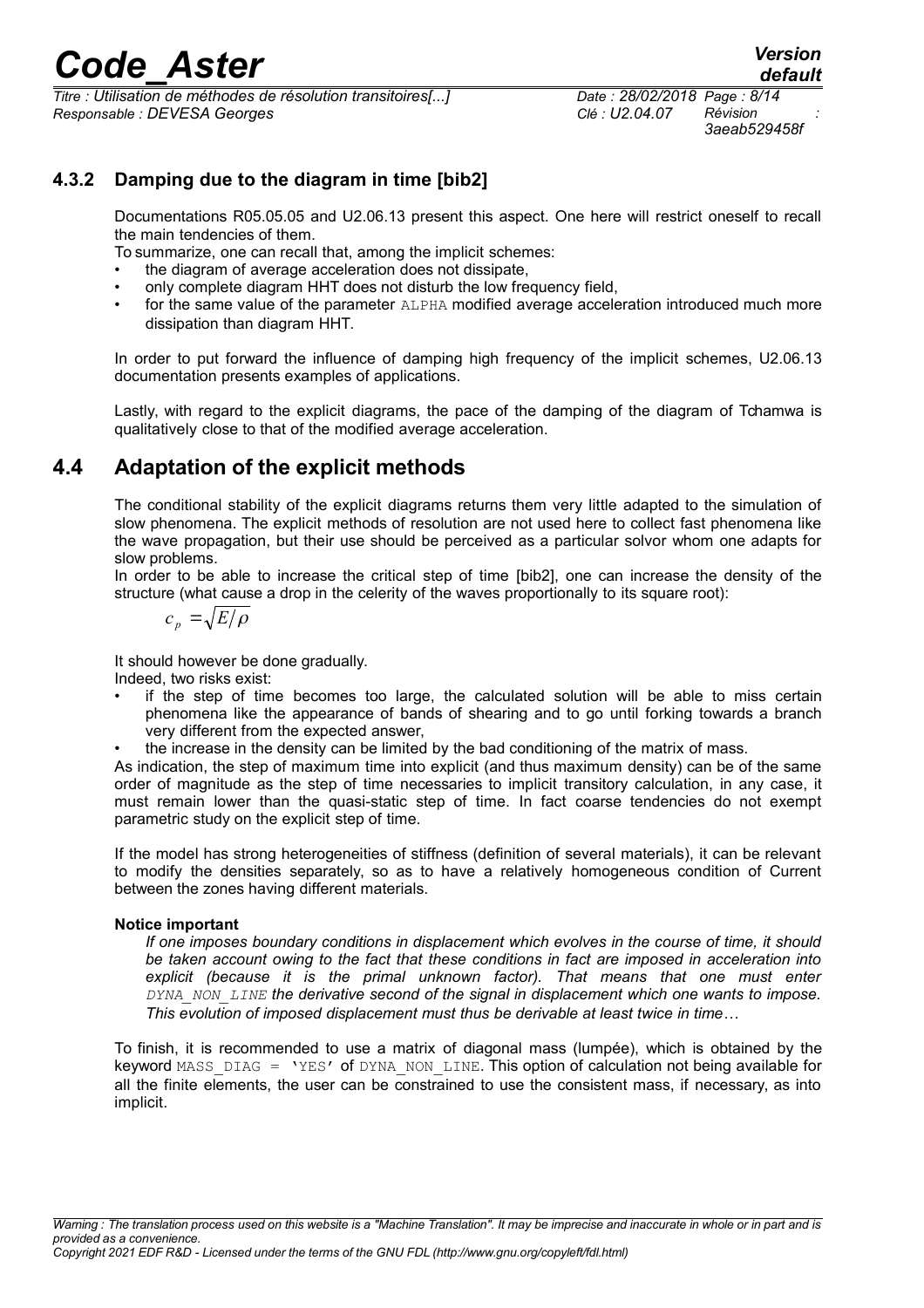*Titre : Utilisation de méthodes de résolution transitoires[...] Date : 28/02/2018 Page : 9/14 Responsable : DEVESA Georges Clé : U2.04.07 Révision :*

*3aeab529458f*

### **5 Quality control of the calculated solutions**

#### **5.1 Quantities of interest resulting from the quasi-static one**

As for quasi-static calculations, one can classify the relevant quantities for postprocessing in two categories [bib1]:

- 1) evolutions of the type forces/displacement: quantities allowing to interpret the total answer of the structure,
- 2) isovaleurs of fields like the damage or the cumulated plastic deformation.

#### **5.2 Dynamic complementary sizes to analyze**

Besides these analyses, for dynamic calculations, it is essential to check that the assumption of slow evolution is respected. For that, it should be made sure that the inertial forces remain weak in front of the other efforts in the system (external efforts and interiors). A simple way to have an evaluation of the evolution of the inertial forces during calculation consists in observing the field of acceleration in the course of time.

A first simple criterion can be based on a standard (infinite) of acceleration at every moment. In the event of notable and durable increase in acceleration (for example beyond 1 m/s<sup>2</sup> on several steps of time of continuation), that means that dynamic phenomena (thus not taken into account by a quasistatic resolution) occur:

- if one is within a physical framework, therefore with a realistic density, the calculated solution is thus subjected to considerable dynamic phenomena;
- if one is within an explicit framework where the density at summer multiplied to increase the step of critical time, then the noted effects of inertia are the sign that the method of resolution is not adapted. It is then imperative to modify the parameters, like lowering the density, modifying damping…

In the first case, one can try to start again a calculation with a step slightly finer and possibly a damping of Rayleigh a little more raised, even with a standard diagram HHT. If, even with all these modifications, the solution still presents effects of inertia, then any quasi-static approach is unsuited.

#### **5.3 Examples of analysis**

On the graph below (reinforced concrete small structure), one presents a case where acceleration will become considerable, from 6 S. the maximum value remains lower than 0.4 m/s<sup>2</sup> and we are in a case with realistic density. Moreover, acceleration will become again weak after 10 S: from all that one can conclude that calculation remains compatible with the assumption of slow evolution.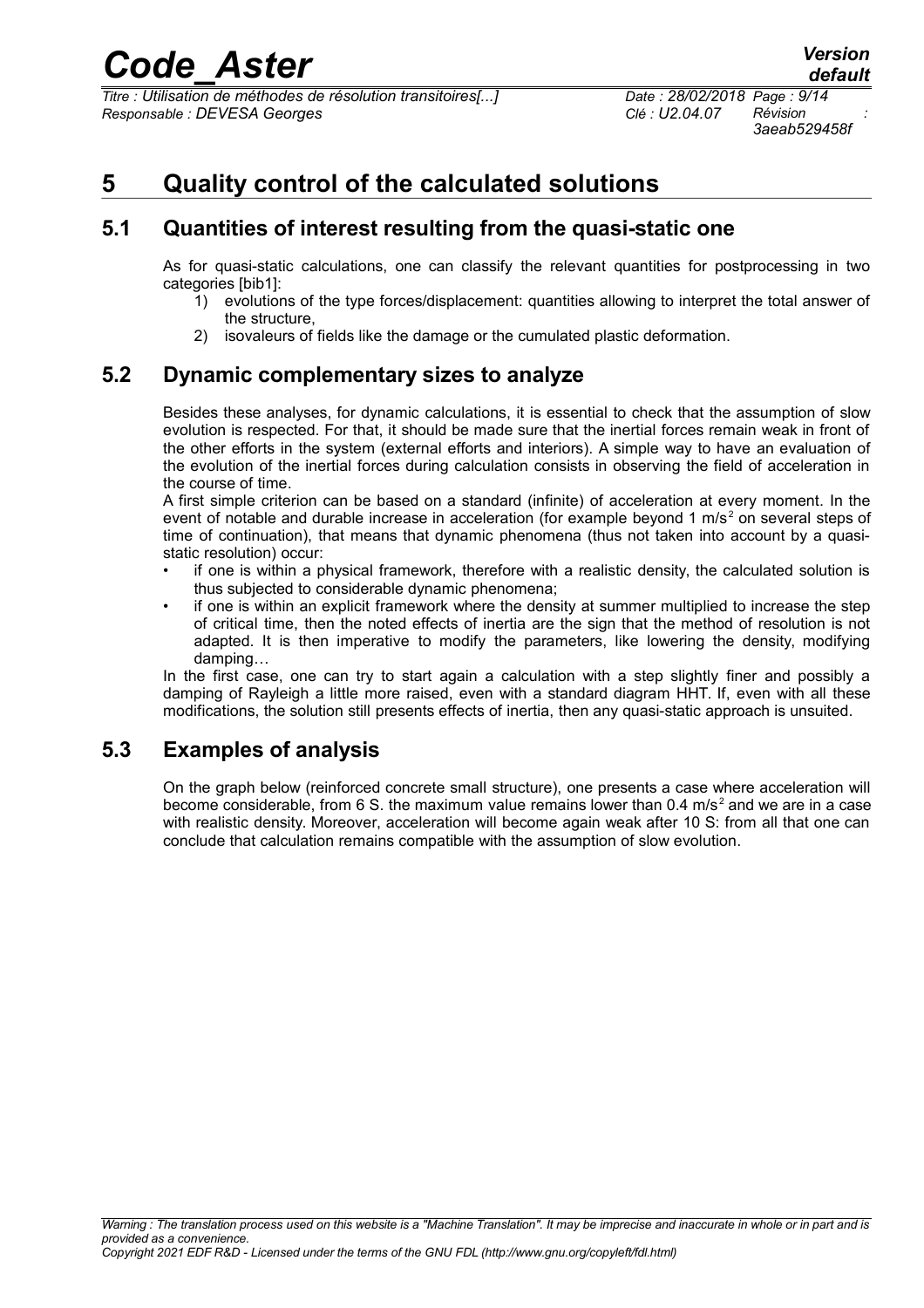*Titre : Utilisation de méthodes de résolution transitoires[...] Date : 28/02/2018 Page : 10/14*  $Responsible : DEVES$  *Georges* 

*default 3aeab529458f*

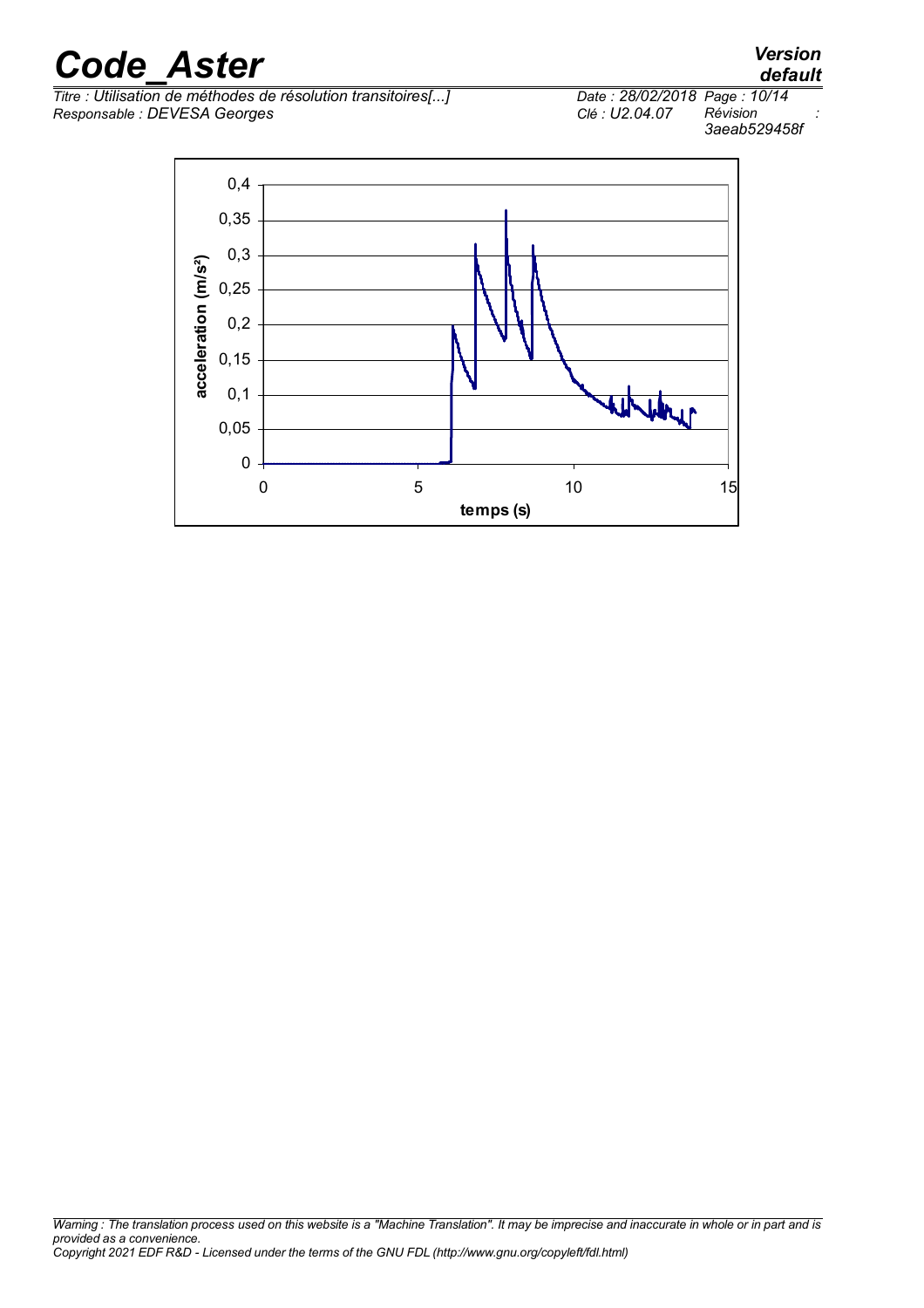| <b>Code Aster</b>                                            | <b>Version</b><br>default    |
|--------------------------------------------------------------|------------------------------|
| Titre : Utilisation de méthodes de résolution transitoires[] | Date: 28/02/2018 Page: 11/14 |
| Responsable : DEVESA Georges                                 | Révision<br>Clé : U2.04.07   |

*3aeab529458f* On the following graph, one can quantify the influence of damping (due to Rayleigh and the diagram)

on maximum acceleration. All in all, on this example, the use of a diagram of the type HHT with a damping of Rayleigh fixed on a modal value are equivalent of 20% is well adapted (black curve). On the other hand the diagram of average acceleration (Newmark) will make it possible to control acceleration only if one couples it with a damping of very important Rayleigh: 50% of modal damping are equivalent. The solution calculated risk then to be too dissipative.



On the following figure, one can judge influence of a parameter of the discretization: the step of time, in term of control of maximum acceleration. The value of  $10^{-3}$  S for the step of time is not quite selected and it is then preferable to divide the step of time by two. To analyze this behavior, it is essential to conduct a parametric study on the step of time.



*Warning : The translation process used on this website is a "Machine Translation". It may be imprecise and inaccurate in whole or in part and is provided as a convenience.*

*Copyright 2021 EDF R&D - Licensed under the terms of the GNU FDL (http://www.gnu.org/copyleft/fdl.html)*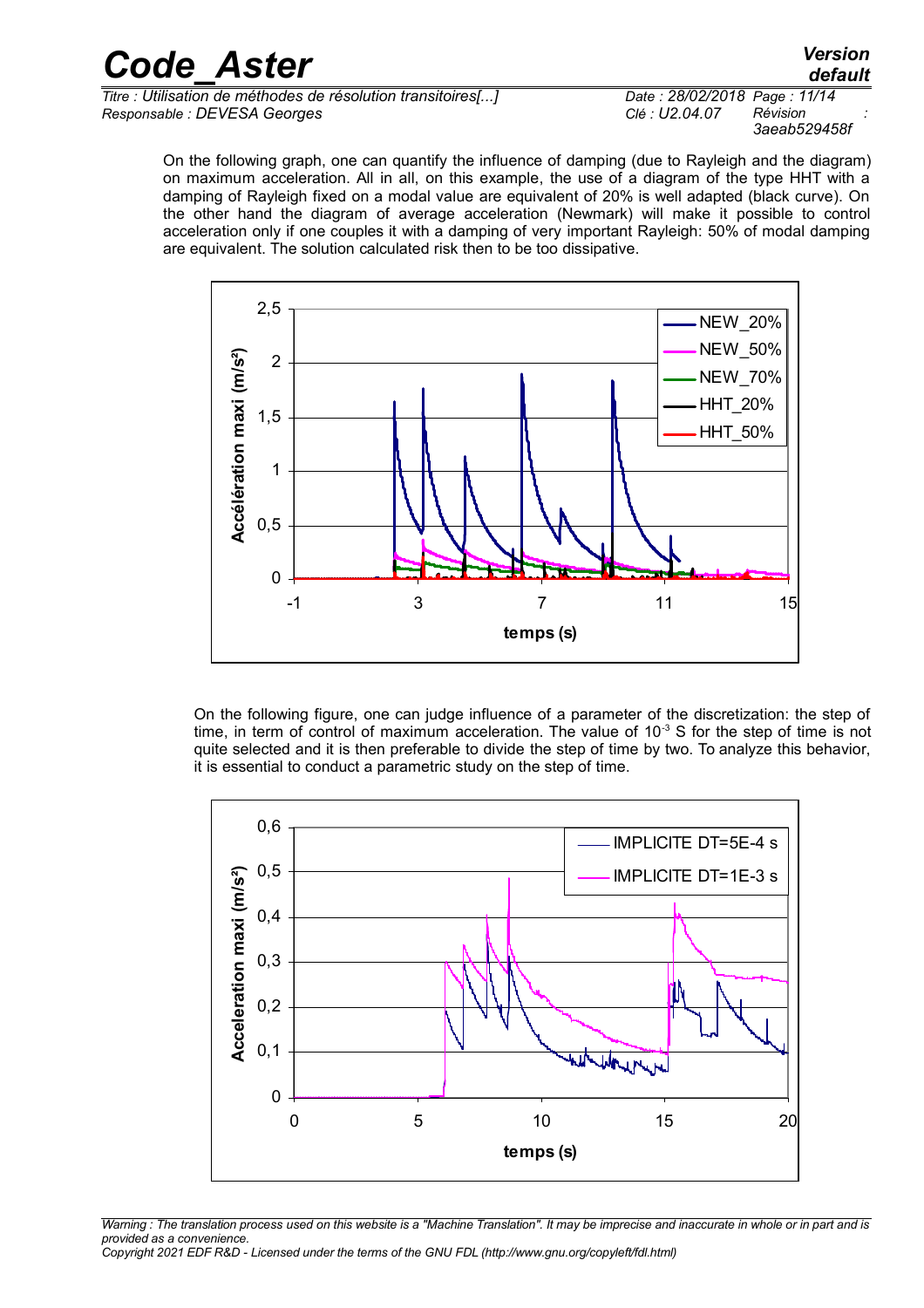*default*

*Titre : Utilisation de méthodes de résolution transitoires[...] Date : 28/02/2018 Page : 12/14 Responsable : DEVESA Georges Clé : U2.04.07 Révision :*

*3aeab529458f*

In the case of a resolution clarifies (on an example very different from the precedents: excavation of a circular gallery [bib1]) one compares various diagrams in time: centered differences (thus without induced damping) and the diagram of Tchamwa for two values of the parameter  $PHI$ . The larger this parameter is, the more one introduces damping high frequency and this damping becomes null for .<br>PHI=1.



In complement of the preceding curves, it is instructive to visualize some isovaleurs of standard of acceleration (for the same example of excavation into explicit):



On the figure of left, one is in a weak phase of acceleration (non-linearity related to the rate of déconfinement is still low). The pace of the field of acceleration is rather random: one cannot perceive "reason" betraying a real dynamic phenomenon.

On the figure of right-hand side, non-linearity is established and one observes a distribution of very different acceleration: one sees taking shape the pace of bands of shearing on the circumference of the excavation. But even in this case, the maximum values of acceleration remain very low (including by taking account of the factor of increase in the density). The solution obtained explicitly is thus relevant within the meaning of a slow evolution.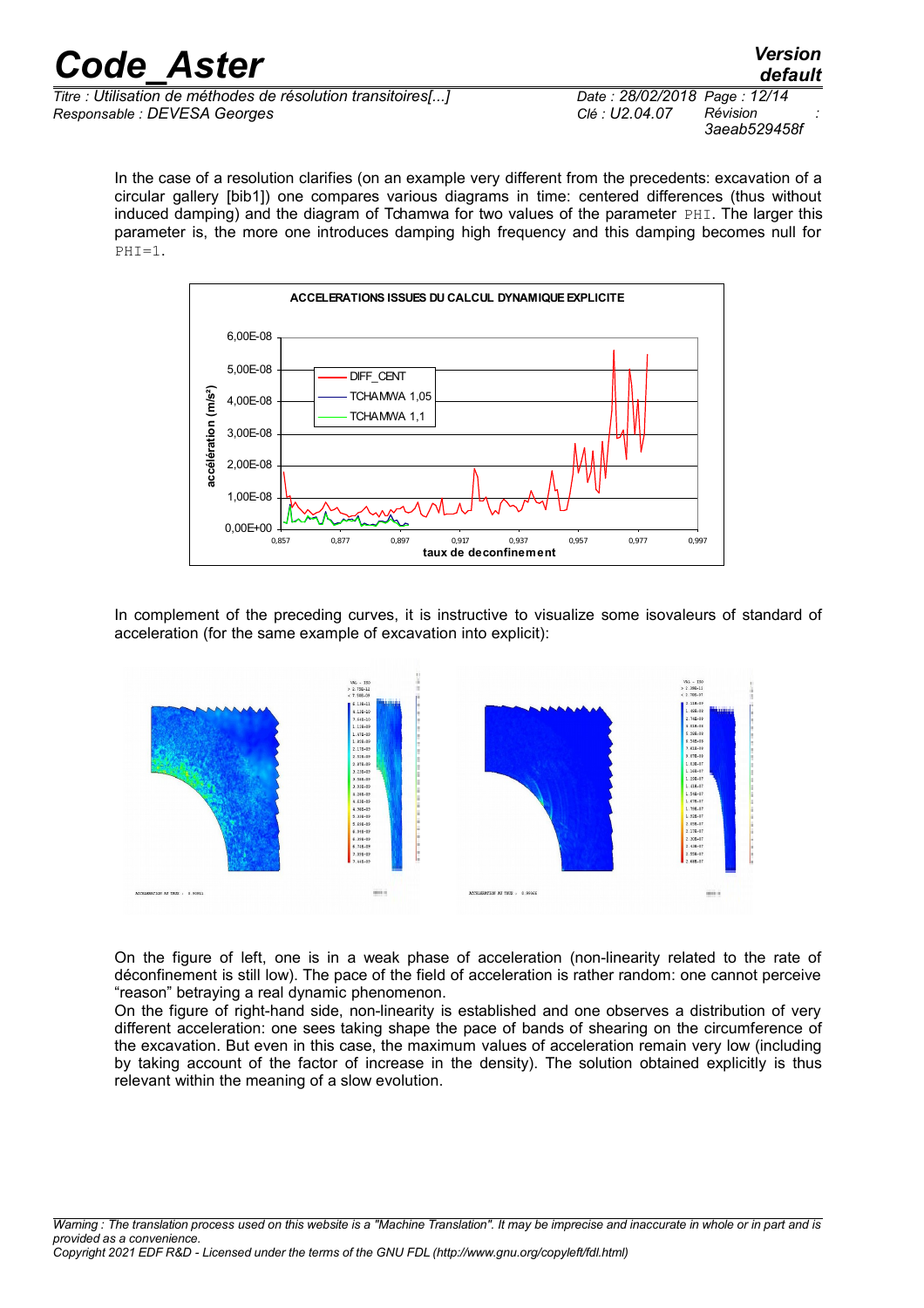*Titre : Utilisation de méthodes de résolution transitoires[...] Date : 28/02/2018 Page : 13/14 Responsable : DEVESA Georges Clé : U2.04.07 Révision :*

*3aeab529458f*

### **6 Optimization of the performances**

In most case it is recommended to carry out calculation into quasi-static when non-linearities are moderated, then, as soon as the iteration count to convergence for balance increases significantly, to rock in dynamics (implicit, then clarifies if need be). More precisely one advises to rock before the appearance of strong non-linearities, so that dynamic calculation is initiated on a "regular" evolution still enough.

Into quasi-static, it is not rare to have to carry out more than 10 iterations to have convergence within the meaning of the residue in balance. In implicit dynamics this value of 10 iterations constitutes, in general, a good starting value for the parameter ITER\_GLOB\_MAXI of CONVERGENCE. If one cannot converge in less than 10 to 20 iterations, it is then preferable to decrease the step of time rather than to increase the authorized maximum number of iterations.

Into explicit, there are no iterations for balance, the cost of calculation of each step of time will be thus constant, whatever the level of non-linearity (except, possibly, the local checking of the behavior). In the case of a quasi-static calculation where non-linearity is growing with time, one can thus find a point of crossing, on the level of the time CPU, for which the effectiveness of the explicit methods (even implicit according to the cases) becomes larger than to continue into quasi-static. The profit brought by a step of larger time into quasi-static is cancelled by the need for making more and more iterations with each step. In the same way, the cost of calculation in explicit constant remainder, one can also evaluate rather precisely the total computing time necessary to the resolution of the complete case, whereas into quasi-static, the iteration count to each step being very variable and also being able to involve an unknown number of subdivision of the step, the total time computing is sometimes very difficult to predict.

The use, even current, of the explicit methods thus seems very tempting within sight of the time CPU which remains controlled. It is however necessary to moderate this optimism while keeping well with the spirit which one deprives of the parapet which is the precise checking of the balance and which, consequently, the quality of the explicit solution obtained must be analyzed with more precautions. The explicit algorithm will not diverge (if the condition of Current is observed), but the solution obtained is not guaranteed by a criterion of checking of balance. In particular a parametric study on the step of time is essential because the pace of the solution can strongly vary when this step becomes too large. This obligation of control of the explicit solution is all the more large as one seeks in more to check the fundamental assumption of slow evolution.